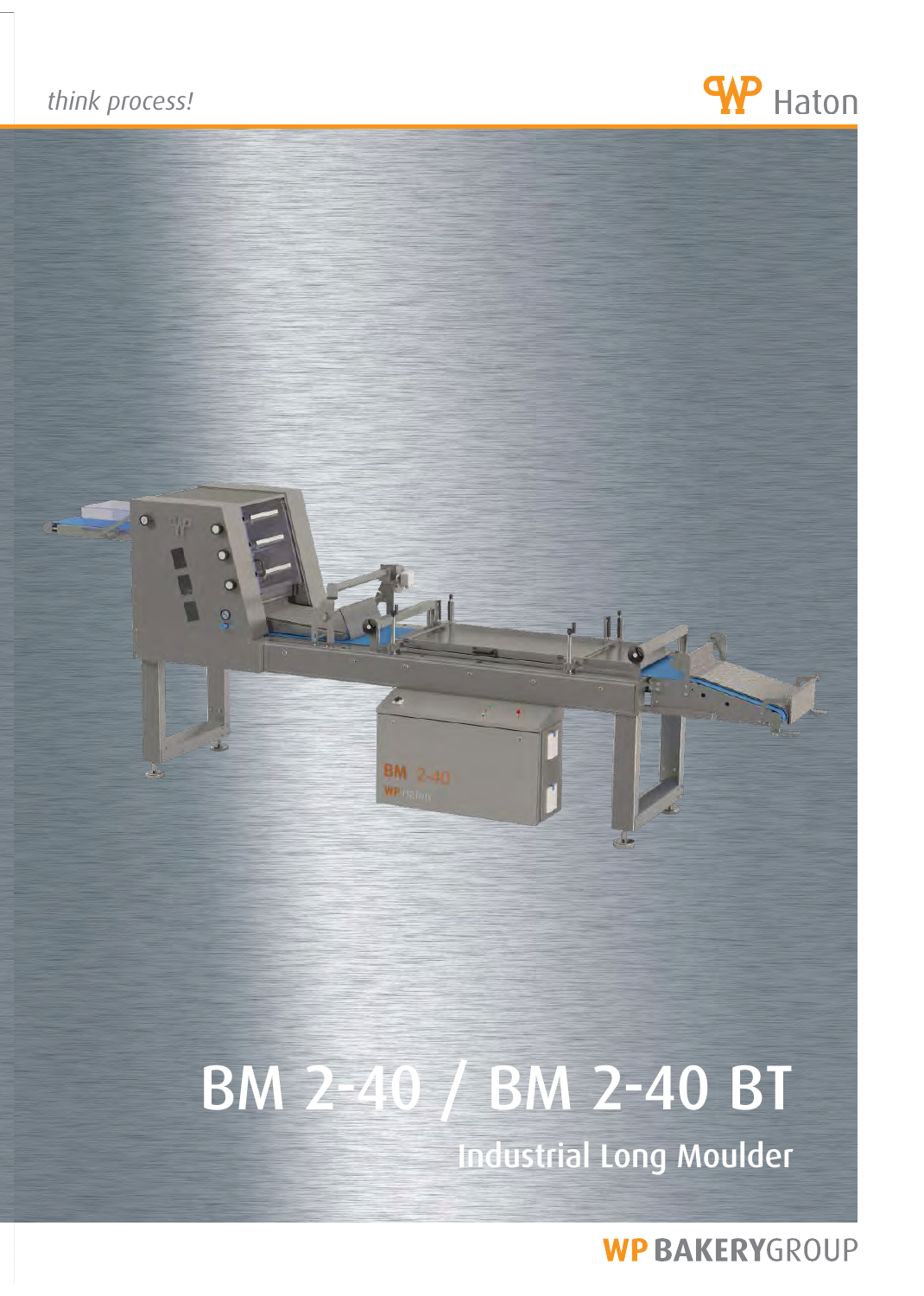### *think process! think process!*

## BM 2-40 / BM 2-40 BT

Picture BM 2-40

FOR PAN AND HEARTH BREAD, SUITABLE FOR WHEAT DOUGHS AND MIXED RYE / WHEAT DOUGHS UP TO 30% OF RYE.



#### **BENEFITS**

- **Excellent sheeting and moulding results**
- **Progressive sheeting of the dough pieces with** relaxation phase
- Separation of curling- and sheeting belt for an optimal synchronisation of curling belt and roller speed and a longer sheeting time
- **Continuous cleaning of sheeting rollers through** tilting scrapers
- **Easy to clean scrapers on each roller**
- **Drying device on all sheeting rollers**
- Good accessibility of rollers and scrapers for easy cleaning
- Thickness and width dough piece adjustable through speed control, through recipe control via PLC (BM 2-40 BT only)
- Separate curling belt, adjustable in speed
- Hinged pressure board for fast cleaning and accessibility
- Very modern and functional design in stainless steel
- Low noise level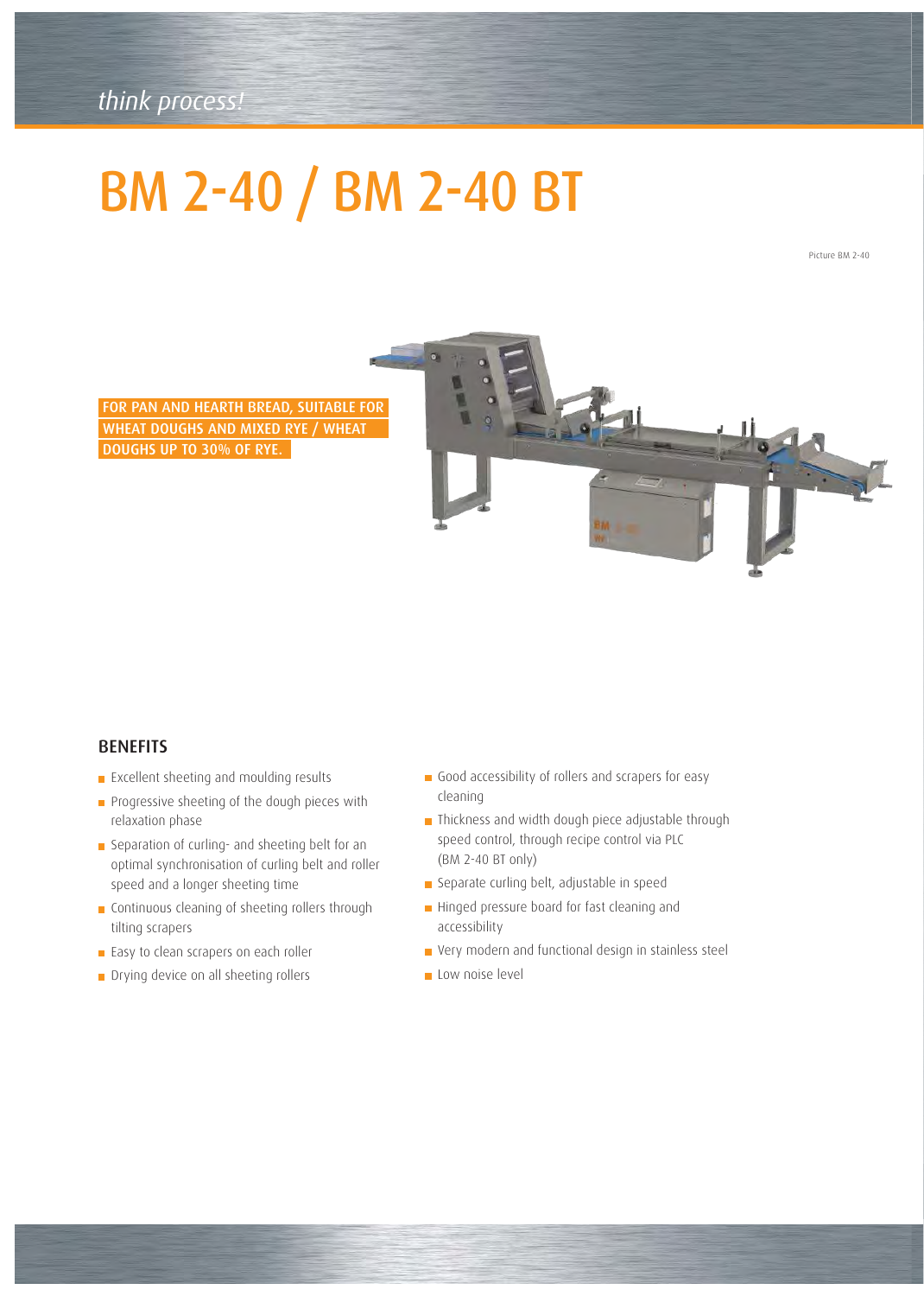

#### BASIC EXECUTION:

- **Infeed conveyor with adjustable pressure roller and** centring rollers
- 2 sets of sheeting rollers, opening sheeting rollers adjustable between 1 and 25 mm
- Rollers width 400 mm, Ø 125 mm, equipped with hinged Teflon coated scrapers
- **Continuous cleaning of sheeting rollers through** tilting scrapers.
- **Drying device on all sheeting rollers**
- **Visual control of sheeting process**
- **Moulding frame made of aluminium**
- Separate curling belt, adjustable in speed
- Adjustable stainless steel curling net on curling belt
- Pressure board adjustable in height, 2xV, L=1600 mm, with adjustable, Teflon coated side guides
- **Maximum moudling length 560 mm (depending on** dough weight)
- Cover plates stainless steel, brushed
- Moulding bridge with separate belt drive, belt width 600 mm
- Moulding bridge in glass bead blasted stainless steel
- **Electrical switch box stainless steel**
- PLC control with Touch Screen (BM 2-40 BT only)



Illustration BM 2-40